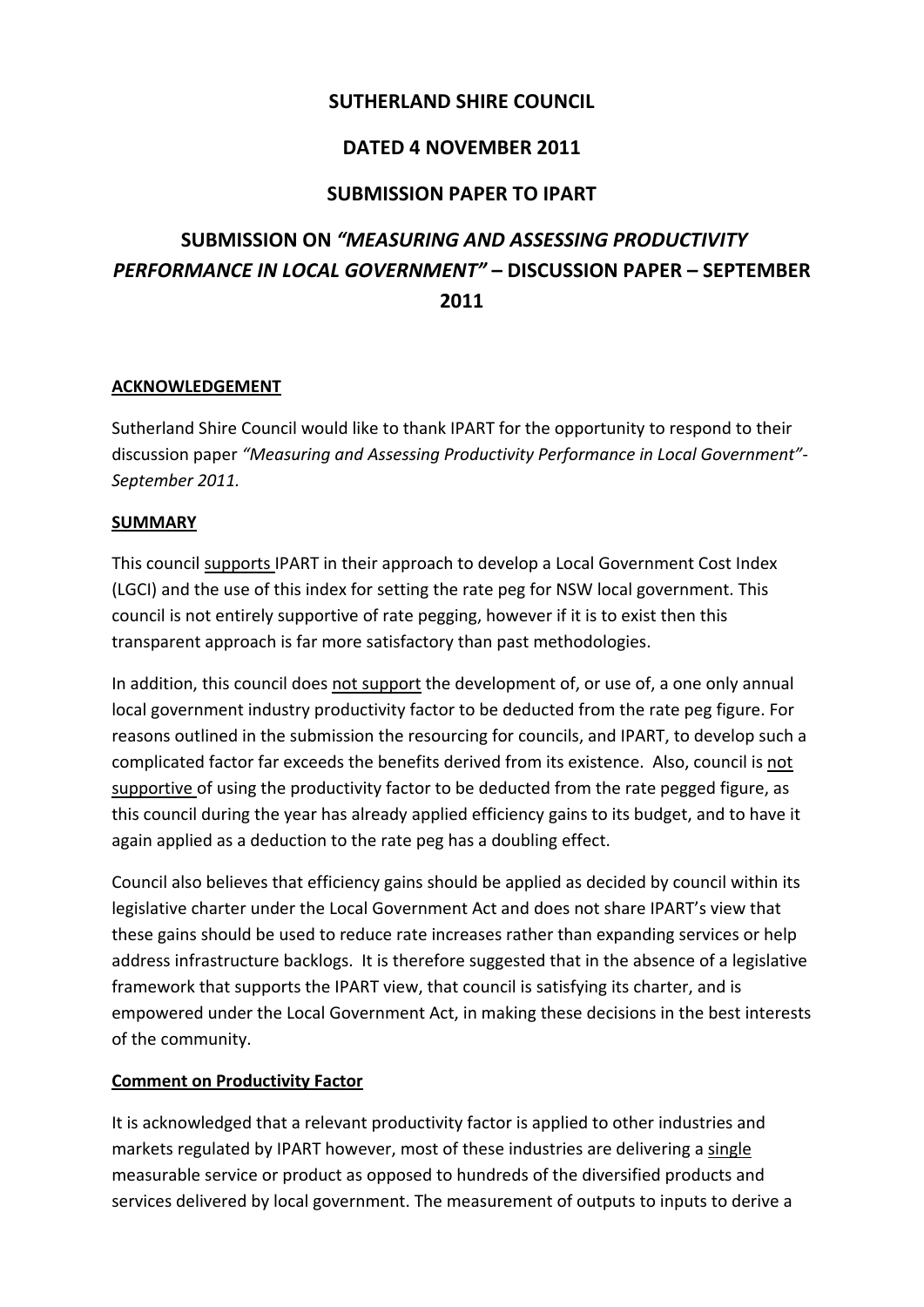productivity factor in single service or product industries must be a far simpler process than a multiple service provider like local government. A specific industry productivity factor for a single delivery industry would therefore be acceptable in the case that you state for the taxi industry but not for local government.

Local government is complicated by the number of services delivered as annual productivity gains may, for example, exist in areas like parks maintenance and libraries but other areas like street cleaning and leisure centres may not have had productivity gains that year. How then do you factor in the vastly different type of services, and their various efficiencies, as one productivity factor to represent that one council?

In addition, multiply this by the number of NSW councils then the argument becomes stronger that one industry factor would not be representative of all the councils and their diversified services. This is further complicated by rural councils compared to metropolitan councils, where we would suggest productivity factors would be quite different between the class of councils purely on types of service delivery, location, cost inputs and service priorities.

It is suggested that a great deal of resources from councils and IPART would need to be invested in developing such a specific industry measurement. It is therefore questionable whether the output result is of a significant benefit compared to the investment of the resources required. It would be a concern to ensure that any calculation is prospective whilst acknowledging past efforts and proven results. Reviews of areas previously visited by some authorities with positive outcomes would be a severe disadvantage.

For the reasons above we believe it would be a most difficult exercise to develop a NSW local government sector productivity factor that would be fair, equitable and relevant to all NSW local councils.

#### **Comment on the use of productivity gains**

This council already achieves productivity gains each year, and over many years previous, and this is well documented as outlined in question 4 below. These efficiency gains have been used to provide expanded or additional services or address infrastructure backlog over the years. This has been widely accepted by the community and the elected members with council being open in publicly declaring the volume of savings reflected from these efficiency gains.

Therefore, Council does not support the IPART view that efficiency gains should be used for reducing rate increases rather than expanding services or help address infrastructure backlogs. IPART states this decision should be made by consulting with the community which the council does do through the integrated planning process via the Delivery Plan each year. Additionally, Council has been able to achieve increases in allocations over time to address asset spending shortfalls.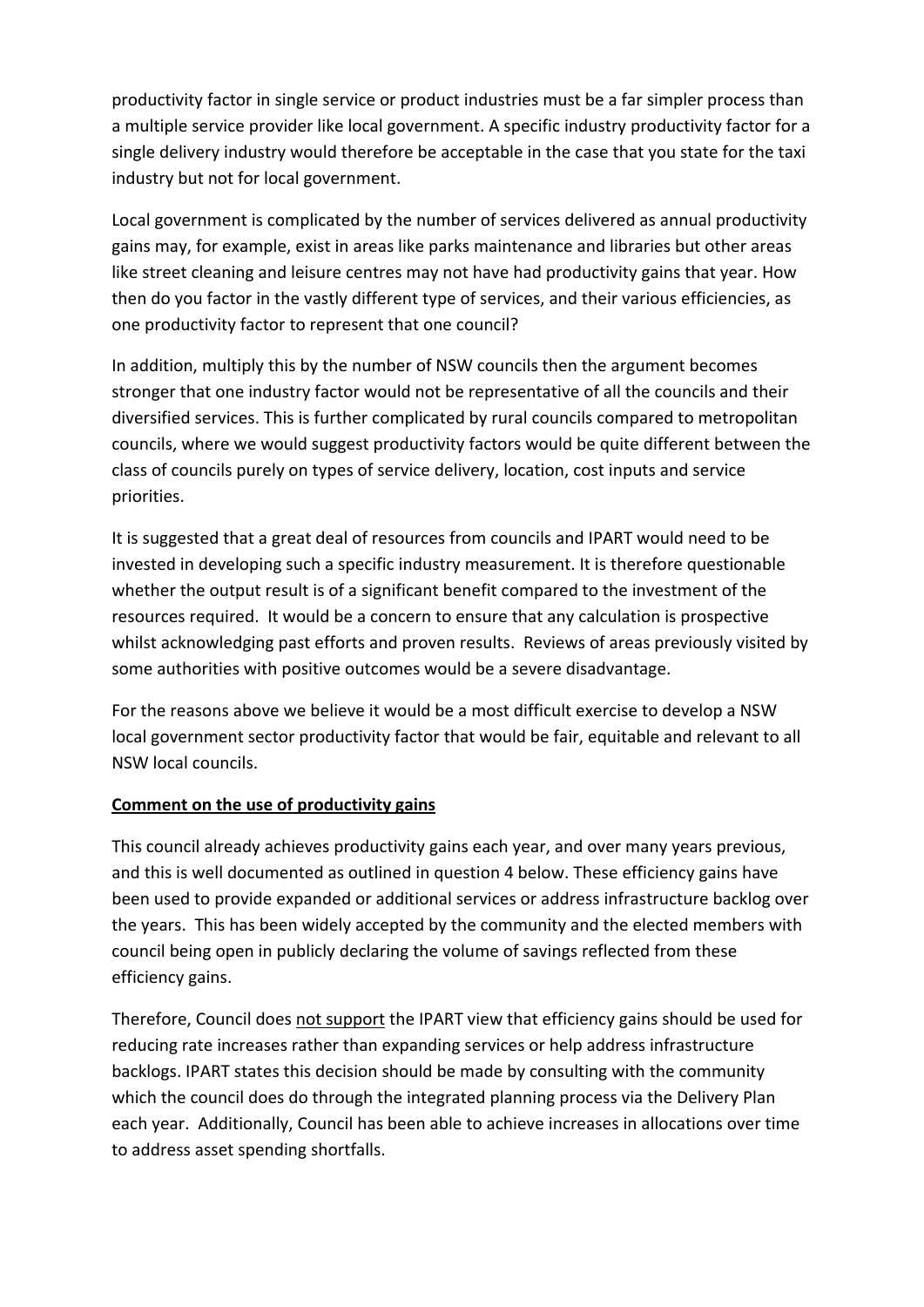Council conducts its business under the charter of the Local Government Act 1993 (section 8) in managing services and facilities in an efficient and effective way. This includes engaging the community and exercising community leadership. Decisions in how to use any productivity gains is therefore really a decision of council as empowered under legislation. This council has enormous demands for expanded and additional services placed on them by the community and reduction in some services or making efficiency savings in areas, which can pass on resources or funds, is the only way these demands can be considered. Special rate variations are generally not considered for operational service delivery. In addition, if council can clear some of its infrastructure backlog by utilising efficiency savings from operations then this would be the preferred option as opposed to seeking a special rate variation.

It is therefore suggested that in the absence of a legislative framework that supports the IPART view, that council is satisfying its charter empowered under the Local Government Act in making these decisions in the best interests of the community and for it to be otherwise would be to undermine the limited financial independence entrusted to Local Government.

#### **Responses to IPART Questions**

1. *"Is the current method of using an economy‐wide measure of productivity and then discounting it for application to the NSW local government sector the most appropriate for future years? If so, which ABS series would be most appropriate"*

Response:

As outlined in the comments earlier it is questionable whether any great benefits would be derived by developing a specific local government productivity factor. We believe it would be a most difficult exercise to develop a NSW local government sector productivity factor that would be fair, equitable and relevant to all NSW local councils.

Also as outlined this council has set budget targets each year since 2002/03 for savings and efficiency gains and have been very successful in reaching those targets. We therefore do not agree in a productivity factor being deducted from the rate peg as council feels it is being penalised above the gains already set as a minimum and achieved plus more.

With that said, if a productivity factor is mandatory and has to apply, then the statements made by IPART on other productivity sectors in the discussion paper have some merit. The All Industries sector would contain a large manufacturing and production market sectors and would not be a good representation of local government services. We would suggest this may also be the case for the Market sector measures. If any alignment was to be made it would make sense to consider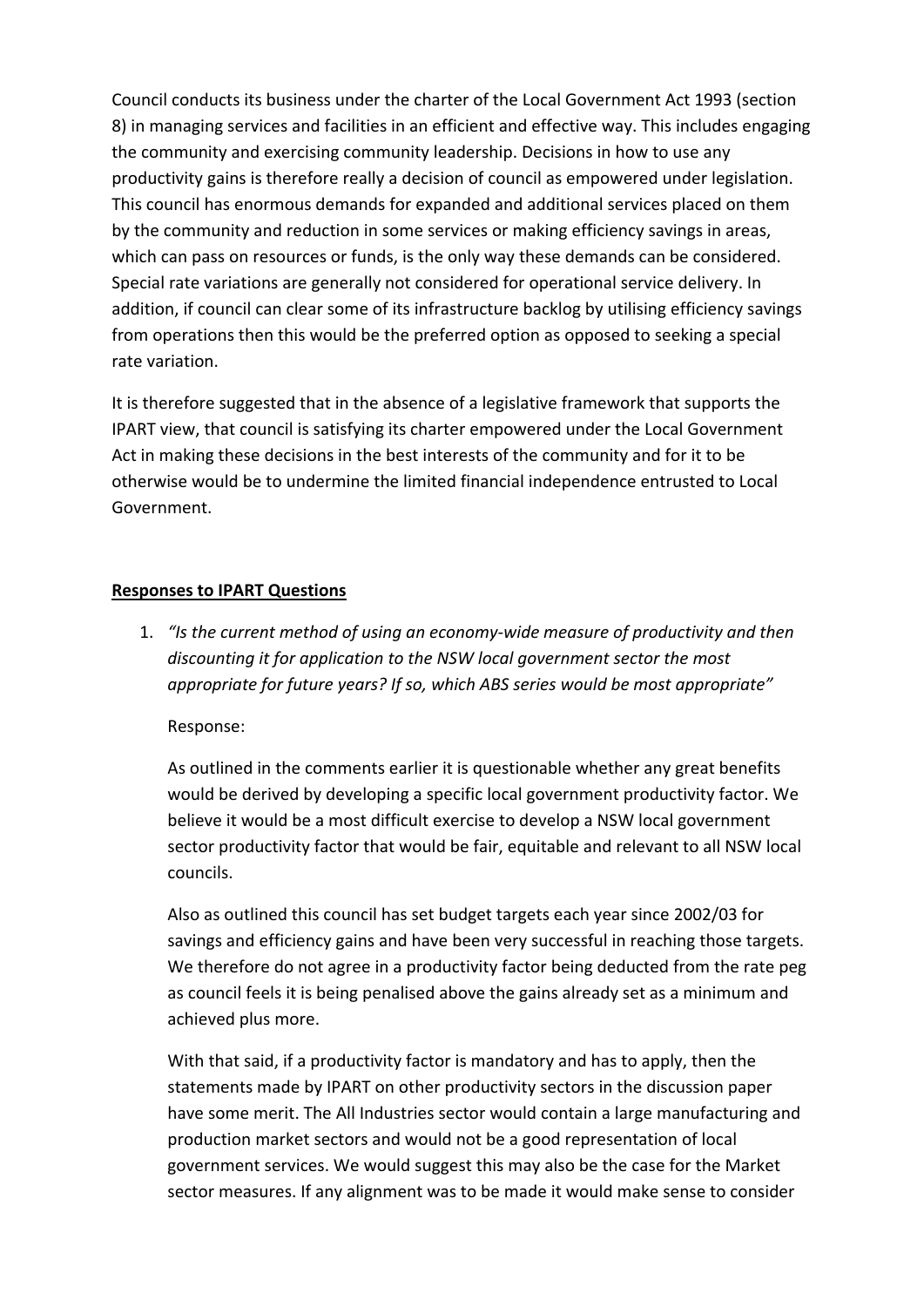in detail using the "Public administration and safety sector" as this is closer to the service providing industry of local government, but is still severely limited in scope by comparison with the Local Government industry.

BUT – the base from which the sector is approaching productivity estimations may well be of considerable disadvantage to more advanced organisations.

*2. "If not, what alternative measure would be more appropriate for determining a productivity factor?"*

#### Response:

There does not appear to be a readily accessible and applicable alternative.

*3. "Can councils measure some (or all) of their productivity gains in terms of changes in physical units (that is, in volumes or quantities) of inputs and changes in prices paid for inputs? If so, in what ways would these changes be expressed?"*

#### Response:

This is an incredibly difficult task across a council without considering the complexities across all NSW councils. Sutherland Shire Council has over 100 different services and vast infrastructure programs. No doubt some simple measurements may be available but again it would be specific to that one council only. If the objective is to have comparable productivity service measurements between councils across NSW then this is almost impossible.

For example library expenditure volumes or quantities between say Sutherland Shire, Strathfield Council and Harden Shire Council would not be comparing the same services. In 2010/11 on library services Sutherland spent \$6.5m, Strathfield \$2.083m and Harden \$128,000, expressed as a expenditure per capita this works out at Sutherland \$29.55 with 8 libraries, Strathfield \$65.09 with 2 libraries and Harden \$35.55 with 1 library. So before we start looking at productivity gains as a percentage or measurement what do we make of the per capita figures. Is Sutherland very efficient or can it use its costs better by economies of scale across a large number of libraries? Or is it that Strathfield places a lot higher priority on library services than the other two? The priority, purpose and levels of services between councils are far more complicated than allocating numbers for comparison purposes.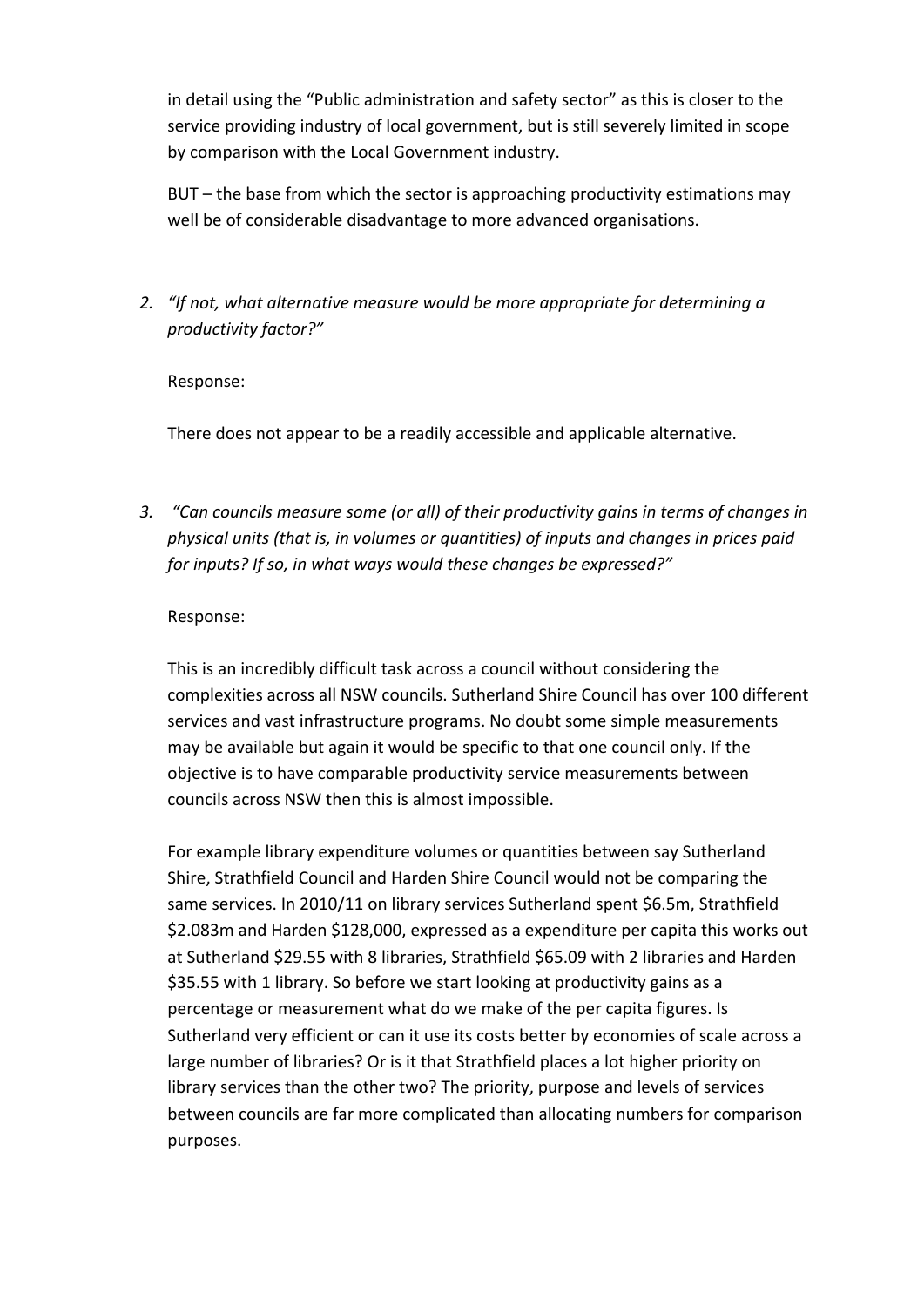In respect of some service areas within Council, we have very accurately measured productivity due to close attention to cultural change and form of service delivery, ie. day labour replaced by contractors.

Therefore individual councils may be able to measure volumes, quantities and prices, however to then compare against others or try to develop a specific service productivity factor that has some relevance is a very difficult task. If it was not a difficult task many analysts before now would have developed a methodology sometime over the 100 year history of local government.

It remains that the vast differences between the various councils makes it almost impossible to have a one-fits-all approach. Services provided, and levels of those services, vary dramatically.

*4. "Are productivity improvements able to be captured within council's Long Term Financial Plans? If so, please illustrate"*

#### Response:

Yes, Sutherland Shire Council has been recognising two major items in its Long Term Financial Plan for over the last five years. The line items are:

- 1. Organisational reform \$500,000 each year this represents efficiency gains that are on‐going, however each year a new \$500,000 must be found.
- 2. Future Works Reserve \$500,000 each year this represents additional actual gains or savings in that year that is put into a Reserve to assist with future budgets; again a new \$500,000 must be found each year.

The Attachment A demonstrates at the executive summary level for the 10 Year Financial Plan how these two items are shown. The 10 year Financial plan is adopted each year by council in conjunction with the annual budget.

So each year council is committed to find \$1million in savings and efficiencies, with \$500,000 estimated to be the efficiencies. These items are initially shown as an organisational provision and once areas start to produce efficiencies the organisational provision is reduced and the provisions show in the individual areas where they have been achieved.

All efficiencies are also reported to the Senior Executive (Directors) meeting and once endorsed by senior management they are reported in a Budget Review which goes to council for adoption. Attachment B shows how the efficiencies are reported during the year in a budget review. Attachment C is an example of a template used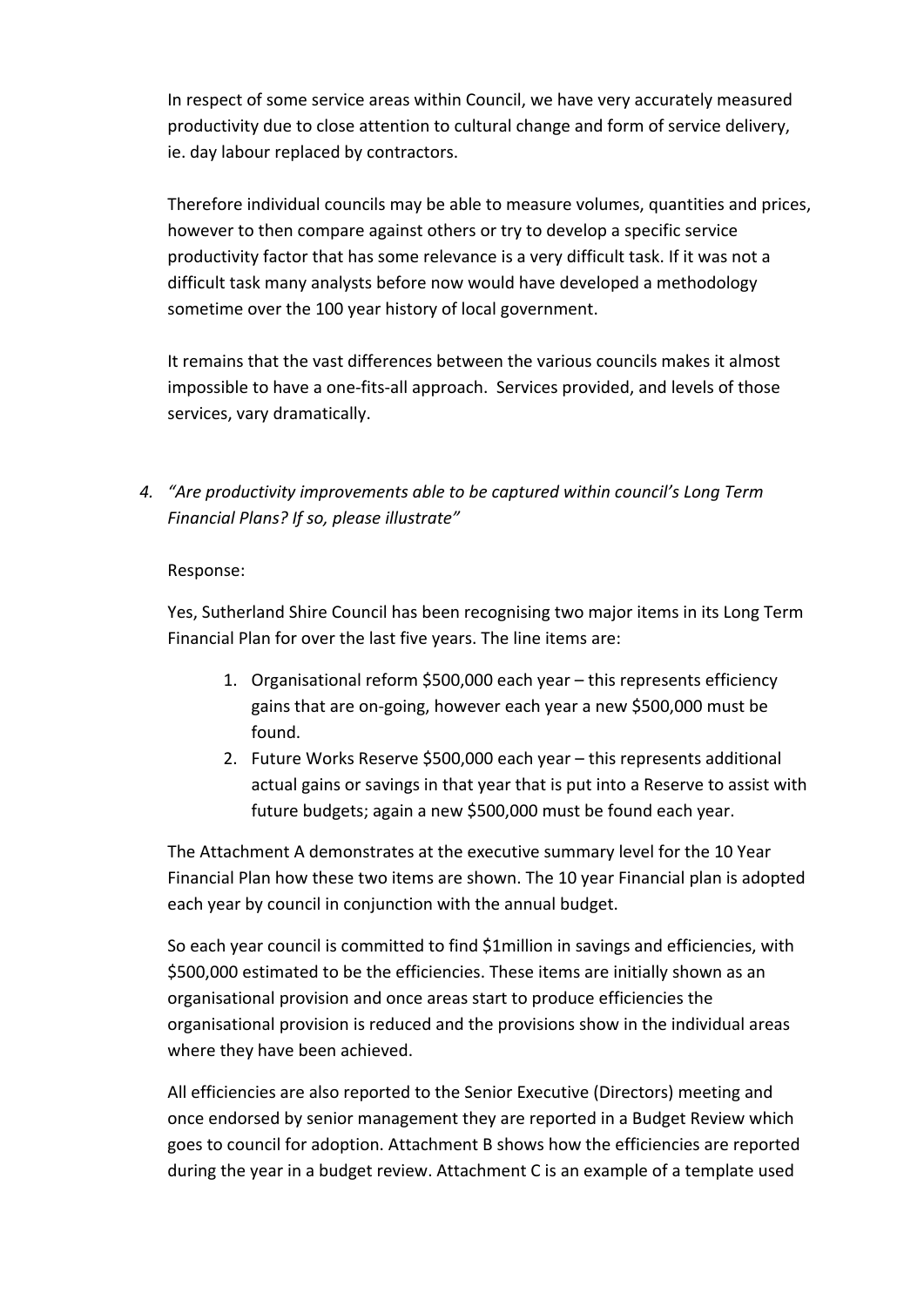for reporting efficiencies to the senior management group to endorse before it is provided to council through a Budget Review.

To have a further productivity loss disadvantages this council and other councils that have made efficiency / productivity gains.

#### *5. "What indicators should IPART use in assessing the productivity of councils?"*

#### Response:

As previously stated we believe this is extremely difficult and complicated due to councils having different cost structures, levels of service and service delivery priorities. To develop consistent indicators that could be used uniformly across NSW councils is near impossible. It must also be recognised that political decisions and priorities between councils will also affect performances, hence also affect any indicators and flow onto affecting productivity measures.

Previous use of indicators published by the Division of Local Government were meaningful but related to inputs only and not outputs.

#### *6. "How can productivity indicators be improved over time?"*

#### Response:

It would be assumed experience over time would either support or otherwise decisions made. To not learn from experience would be a real waste of energy and would defeat the purpose of what is being sought.

Councils should be required to produce their own indicators and these could be subject to audit.

# *7. "Are net costs of individual services useful in measuring and comparing council performance?"*

#### Response:

No – again different cost structures, different service levels and priorities on services. Reference is made to the council comparatives stated in Question 3 above which shows the vast differences between library services. The figures provided in those examples come from the net costs of services Schedule 1 for the 2010/11 financial reports.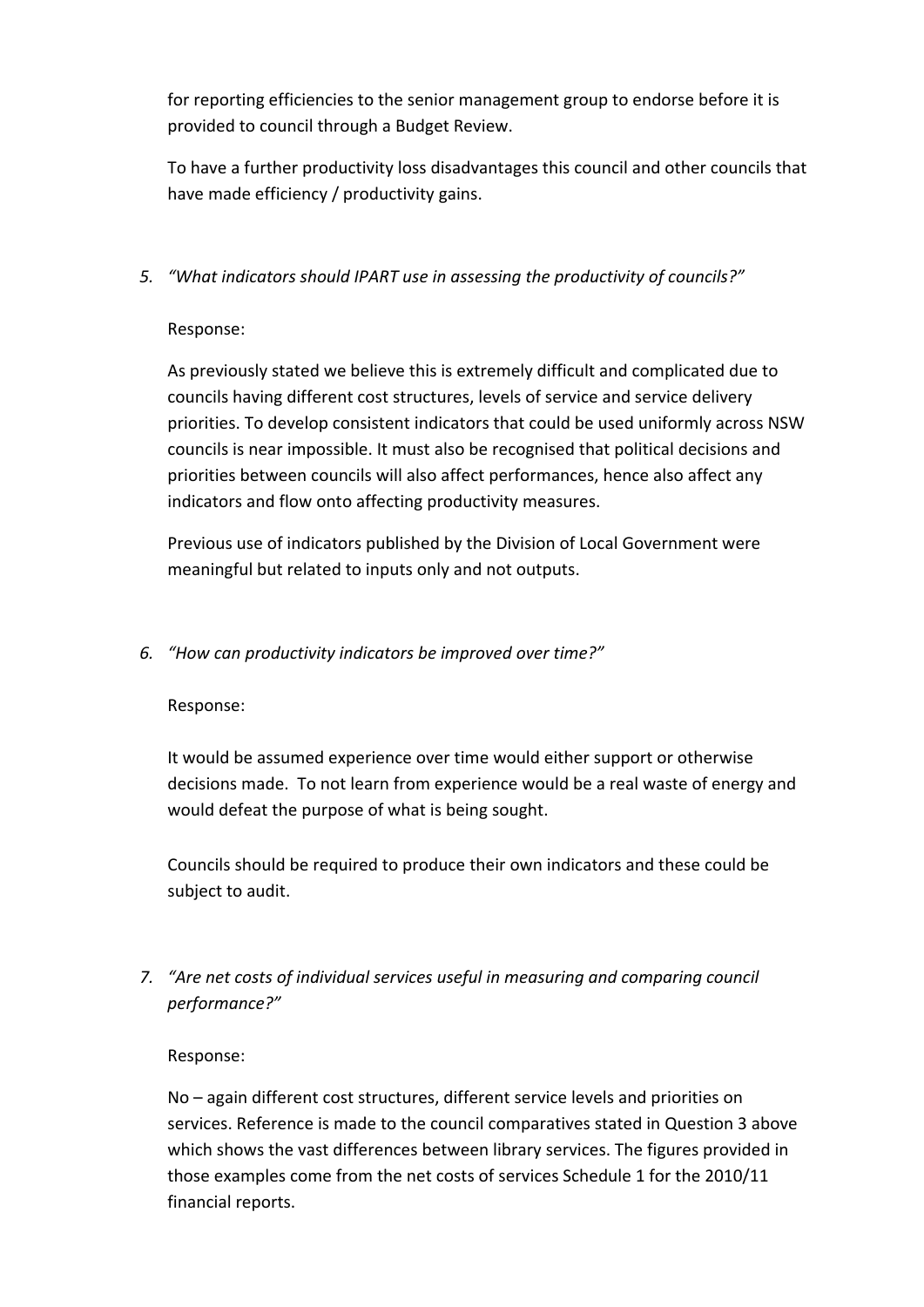*8. "Can councils demonstrate how the cost escalation assumptions in their Long Term Financial Plans are derived and why they are reasonable in the light of current inflationary trends?"*

#### Response:

Sutherland Shire Council does use current trend inflationary figures for future years in the Long Term Financial Plan for non labour components of services. For example, if the current CPI is around 3% ,and there are no future figures available from major economists or major banks to suggest a major variance to this assumption, then the 3% will be projected throughout the future years. If there are publicised predictions for future years then council may consider their relevance and apply these.

For labour components council is usually in a position to know the adopted increase in the enterprise agreement (EA) over several years and will apply this percentage to the relevant future years. Similarly, Award variations are now known in advance and where different to our basic 3% assumptions, are built in. Beyond that the figure applied will be similar to those in the current EA.

Council also is conservative with statutory payments or contributions and usually allows an above inflationary figure for the forward years as traditionally these government items do marginally exceed the regular CPI figure each year.

Also, known factors will be applied at the increases or values assessed for example, loan repayments, regulated indexes like the Valuer General services or street lighting charges.

The council Long Term Financial Plan is derived at the budget level (across thousands of items) and forward parameters are projected on different criteria to consolidate up to a summary level. The Plan is therefore a summary of a very detailed series of parameters and assumptions applied at the lowest level and allowed to flow up to a executive summary for decisions at this level.

#### **CONCLUSION**

This council supports IPART in their approach to develop a Local Government Cost Index (LGCI) and the use of this index for setting the rate peg for NSW local government, although it is of concern that the index does not include known future costs, eg. impact of carbon tax for 2012/13 budget. This council is not entirely supportive of rate pegging, however if it is to exist then this transparent approach is far more satisfactory than past methodologies.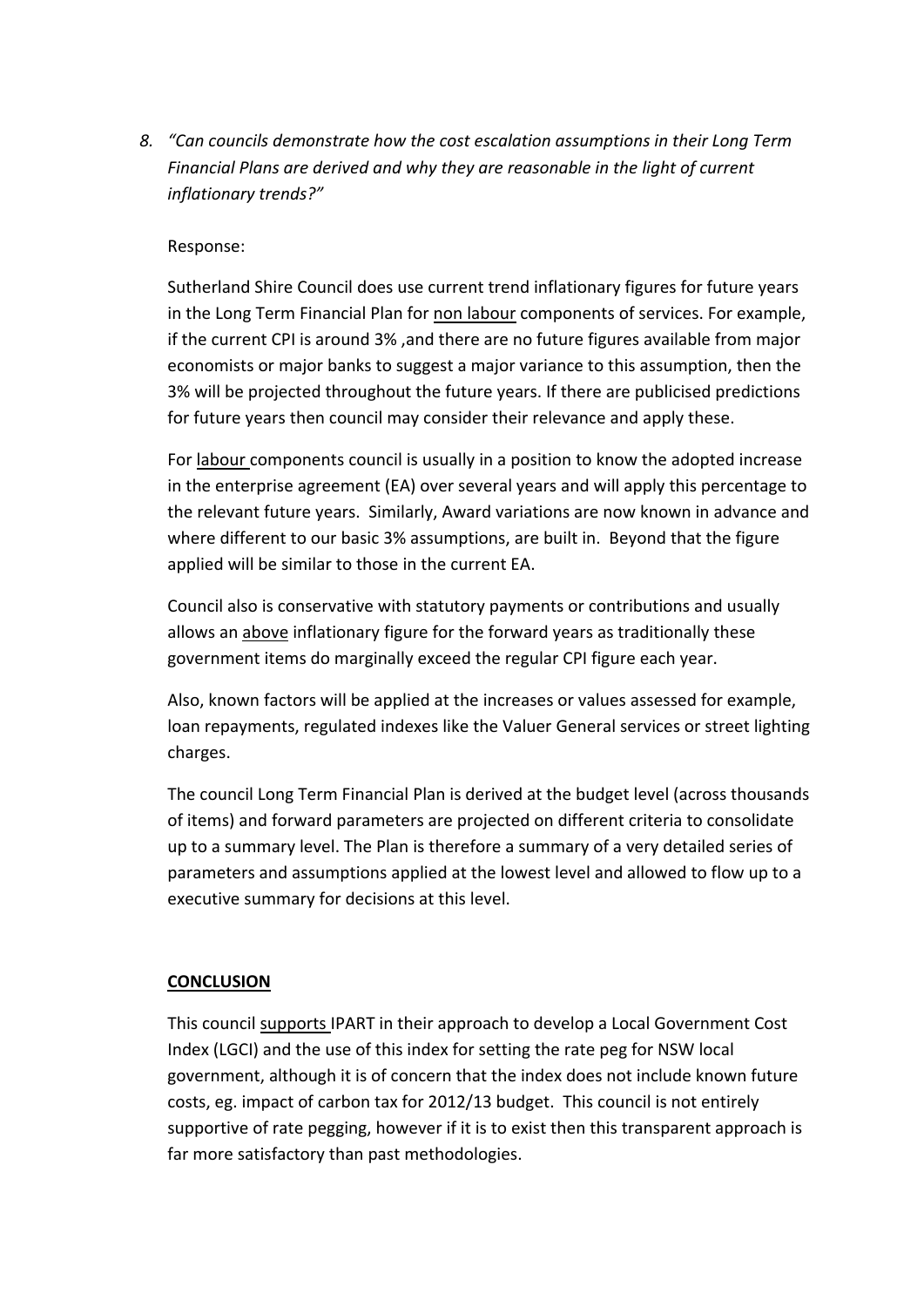In addition, this council does not support the development of or use of a one only annual local government industry productivity factor to be deducted from the rate peg figure. For reasons outlined in the submission the resourcing for councils and IPART to develop such a complicated factor far exceeds the benefits derived from its existence. Also council is not supportive of using the productivity factor to be deducted from the rate pegged figure, as this council during the year has already applied efficiency gains to their budget and to have it applied to the rate peg suggests a doubling effect.

The reasons for not supporting a one NSW local government productivity factor across all councils are:

- Size and structures between councils are so different;
- The range of service level provisions are so diversified based on community priorities and expectations;
- Service level priorities are very different between councils dictated by demographic and local issues;
- Each council has different local economic conditions, especially rural and city councils;
- Local politics involving decisions are very different;
- Location and isolation factors must be considered; and
- Performance over time in already achieved productivity improvements varies greatly between councils as does the reporting and verification of those gains.

For the reasons above we do not believe that a single productivity factor can be representative of such a multiple service provider like local government.

Submitted on behalf of Sutherland Shire Council

Graham Thomas

Manager ‐ Finance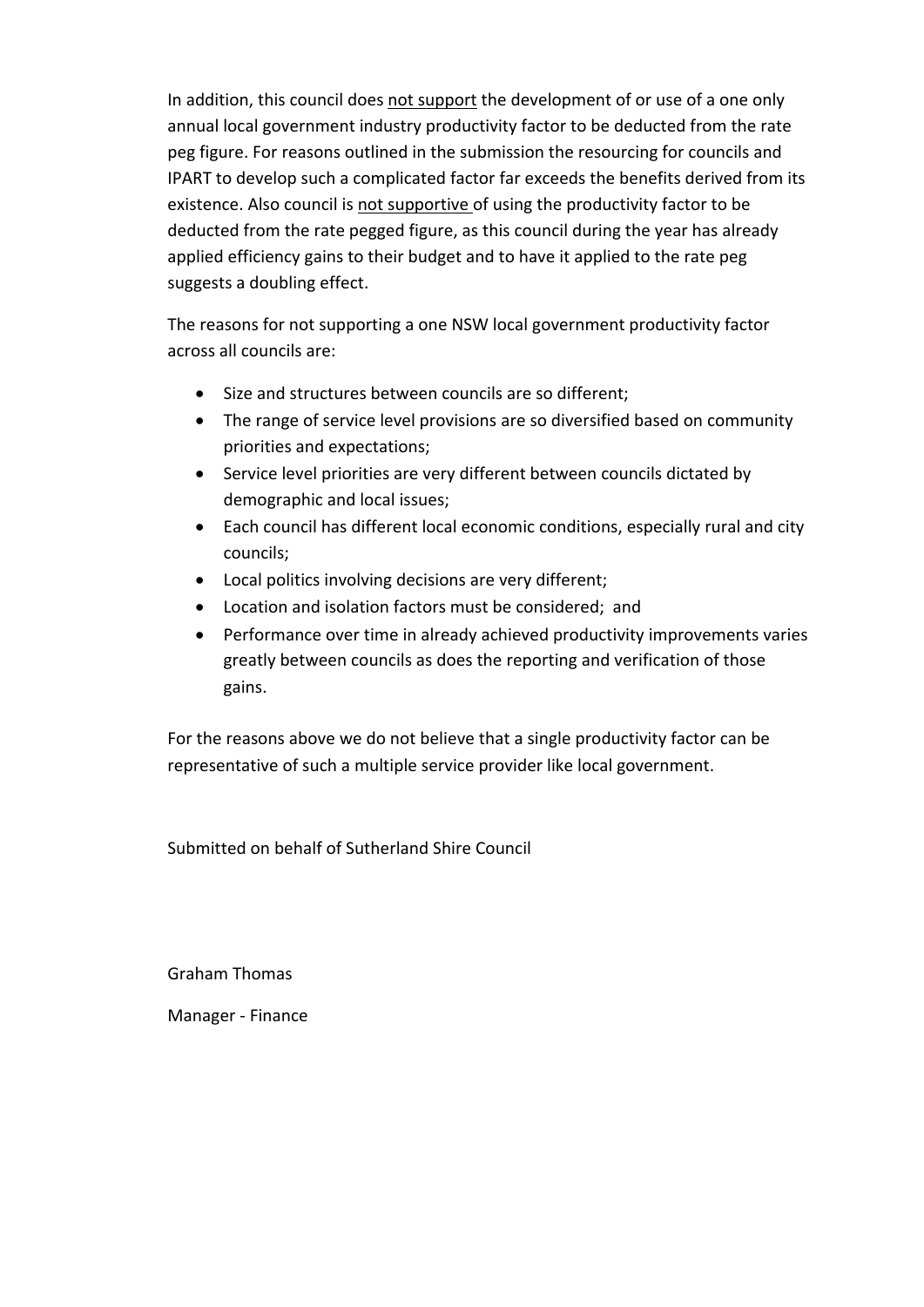$\boldsymbol{\theta}$ ATTACHMENT.

#### TEN YEAR FINANCIAL PLAN MODEL - REVISED

|                                                                                                                                                                                                                                                                 | <b>TOTAL</b>                                 |           | 2010/11                 |        | 2011/12                     |        | 2012/13                          |        | 2013/14                         |                 | 2014/15                     |        | 2015/16              |         | 2016/17              |          |                      | 2017/18  | 2018/19              |         | 2019/20              |           |
|-----------------------------------------------------------------------------------------------------------------------------------------------------------------------------------------------------------------------------------------------------------------|----------------------------------------------|-----------|-------------------------|--------|-----------------------------|--------|----------------------------------|--------|---------------------------------|-----------------|-----------------------------|--------|----------------------|---------|----------------------|----------|----------------------|----------|----------------------|---------|----------------------|-----------|
|                                                                                                                                                                                                                                                                 | \$'000                                       | \$'000    | \$'000                  | \$'000 | \$'000                      | \$'000 | \$'000                           | \$'000 | \$'000                          | \$'000          | \$'000                      | \$'000 | \$'000               | \$'000  | \$'000               | \$'000   | \$'000               | \$'000   | \$'000               | \$'000  | \$'000               | \$'000    |
| Discretionary Funds Available<br>Available Working Funds Brought Forward<br><b>Recurrent Operations</b><br>Future Works Reserve<br>Organisational Reform<br><b>Engadine Community Facilities Stage II</b><br>Additional Borrowing (Net of Debt Servicing Costs) | 1.943<br>129,514<br>13,035<br>4,000<br>2,390 |           | 1,710<br>6,510<br>4.451 |        | 205<br>9.453<br>2.100<br>12 |        | 23<br>11.771<br>901<br>500<br>23 |        | 12,971<br>2,583<br>500<br>2.133 |                 | 15,083<br>500<br>500<br>222 |        | 15,054<br>500<br>500 |         | 14.920<br>500<br>500 |          | 14.785<br>500<br>500 |          | 14,599<br>500<br>500 |         | 14,368<br>500<br>500 |           |
| Other                                                                                                                                                                                                                                                           |                                              | 150,882   |                         | 12,671 |                             | 11,770 |                                  | 13 218 |                                 | 18.187          |                             | 16,305 |                      | 16.059  |                      | 15.920   |                      | 15,785   |                      | 15 599  |                      | 15.368    |
| Proposed General Revenue Capital Program                                                                                                                                                                                                                        |                                              | 162,045   |                         | 12.671 |                             | 11.747 |                                  | 13.218 |                                 | 18,187          |                             | 16,300 |                      | 17,774  |                      | 18,042   |                      | 17,987   |                      | 17,992  |                      | 18.127    |
| Annual Surplus/Shortfall                                                                                                                                                                                                                                        |                                              | (11, 163) |                         |        |                             | - 231  |                                  |        |                                 |                 |                             |        |                      | (1.715) |                      | (2, 122) |                      | (2, 202) |                      | (2,393) |                      | (2.759)   |
| Cumulative Surplus/Shortfall                                                                                                                                                                                                                                    |                                              |           |                         |        |                             | -23    |                                  | -234   |                                 | 23 <sup>1</sup> |                             | 28     |                      | (1,687) |                      | (3.309)  |                      | (6,011)  |                      | (8,404) |                      | (11, 163) |

#### PROPOSED INFRASTRUCTURE/CAPITAL PROGRAM - REVISED

|                                           | <b>TOTAL</b> |         | 2010/11 |        | 2011/12 |        | 2012/13 |        | 2013/14 |        | 2014/15 |        | 2015/16 |         | 2016/17 |        | 2017/18 |        | 2018/19 |        | 2019/20 |        |
|-------------------------------------------|--------------|---------|---------|--------|---------|--------|---------|--------|---------|--------|---------|--------|---------|---------|---------|--------|---------|--------|---------|--------|---------|--------|
|                                           | \$'000       | \$'000  | \$'000  | \$'000 | \$'000  | \$'000 | \$'000  | \$'000 | \$'000  | \$'000 | \$'000  | \$'000 | \$'000  | \$'000  | \$'000  | \$'000 | \$'000  | \$'000 | \$'000  | \$'000 | \$'000  | \$'000 |
| I TOTAL PROGRAM                           |              |         |         |        |         |        |         |        |         |        |         |        |         |         |         |        |         |        |         |        |         |        |
| Proposed Gross Infrastucture Program      |              |         |         |        |         |        |         |        |         |        |         |        |         |         |         |        |         |        |         |        |         |        |
| General Revenue Funding                   | 132.756      |         | 9.979   |        | 8.956   |        | 10.567  |        | 15.487  |        | 13,495  |        | 14,794  |         | 14.987  |        | 14,857  |        | 14.787  |        | 14.847  |        |
| Infrastructure Levy                       | 11.527       |         | 3.729   |        | 3.341   |        | 3.957   |        |         |        |         |        |         |         |         |        |         |        |         |        |         |        |
| Other Funds                               | 101,095      | 245,378 | 15,969  | 29,677 | 27.173  | 39.970 | 12,348  | 27,372 | 9,257   | 24,744 | 8,463   | 21,958 | 5,708   | 20,502  | 5.163   | 20,150 | 5,168   | 20,025 | 5,323   | 20,110 | 6,023   | 20,870 |
| Proposed Gross Other Capital Works        |              |         |         |        |         |        |         |        |         |        |         |        |         |         |         |        |         |        |         |        |         |        |
| General Revenue Funding                   | 29.289       |         | 2.692   |        | 2.791   |        | 2.651   |        | 2.700   |        | 2.805   |        | 2,980   |         | 3.055   |        | 3.130   |        | 3.205   |        | 3,280   |        |
| Other Funds                               | 10,000       | 39,289  | 1.000   | 3.692  | 1.000   | 3,791  | 1.000   | 3,651  | 1.000   | 3.700  | 1.000   | 3.805  | 1.000   | 3,980   | 1,000   | 4.055  | 1.000   | 4.130  | 000.1   | 4,205  | 1.000   | 4,280  |
| <b>TOTAL PROPOSED GROSS CAPITAL WORKS</b> |              | 284,667 |         | 33.369 |         | 43.761 |         | 31,023 |         | 28,444 |         | 25,763 |         | 24, 182 |         | 24,205 |         | 24,155 |         | 24,315 |         | 25,150 |
| GENERAL REVENUE COMPONENT OF PROGRAM      |              |         |         |        |         |        |         |        |         |        |         |        |         |         |         |        |         |        |         |        |         |        |
| Proposed Gross Infrastucture Program      |              |         |         |        |         |        |         |        |         |        |         |        |         |         |         |        |         |        |         |        |         |        |
|                                           |              | 132,756 |         | 9.979  |         | 8.956  |         | 10,567 |         | 15,487 |         | 13,495 |         | 14,794  |         | 14,987 |         | 14.857 |         | 14,787 |         | 14,847 |
| Proposed Gross Other Capital Works        |              | 29.289  |         | 2.692  |         | 2.791  |         | 2.651  |         | 2.700  |         | 2.805  |         | 2.980   |         | 3,055  |         | 3.130  |         | 3.205  |         | 3,280  |
| I TOTAL PROPOSED GROSS CAPITAL WORKS      |              | 162,045 |         | 12.671 |         | 11.747 |         | 13,218 |         | 18.187 |         | 16,300 |         | 17.774  |         | 18,042 |         | 17,987 |         | 17,992 |         | 18,127 |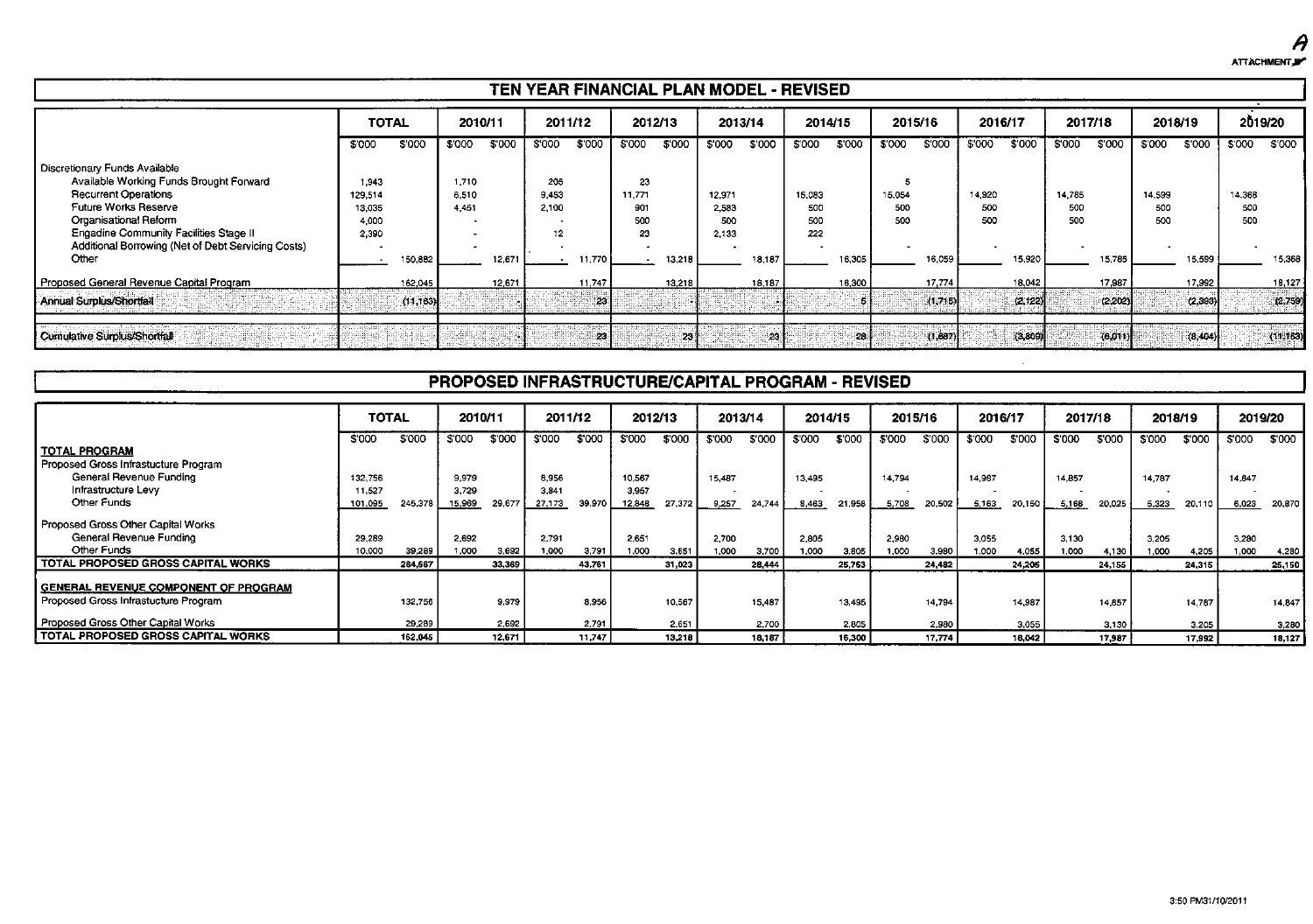# NOTE OF GENERAL MANAGERIS 2010/11-32-2011/19-19 TO TENGY ALLOCATION

 $\overline{7}$ 

In the Council's 10 Year Financial Plan, a further allocation of \$500,000 has been incorporated for the General Manager's Efficiency Allocation for 2011/12.

The September and November 2010/11 Budget Reviews identified the following efficiencies to be offset against the 2011/12 allocation as listed below:

|        | MM $10/09-10$ $\odot$ General Manager's Efficiency Allocation                                                                           | \$500,000                                                                      |
|--------|-----------------------------------------------------------------------------------------------------------------------------------------|--------------------------------------------------------------------------------|
| Less : | Identified in FIN049-11                                                                                                                 |                                                                                |
|        | Finance<br><b>Information Technology</b><br><b>Applications Assessment</b><br><b>Environmental Directorate</b><br><b>Building Works</b> | $-$ \$48,000<br>$-$ \$ 60,000<br>$-$ \$ 2,147<br>$-$ \$ 16,000<br>$-$ \$42,000 |
|        | Parks Operations<br>Certification Unit (Additional Revenue)                                                                             | $-$ \$ 10,000<br>$-$ \$ 50,000<br>\$271,853                                    |
| Less : | Identified in FIN089-11                                                                                                                 |                                                                                |
|        | <b>Information Technology</b><br><b>Operations Support</b>                                                                              | $-$ \$ 50,000<br>$-$ \$221,853                                                 |
|        |                                                                                                                                         | <b>NIL</b>                                                                     |

There remains no further amount to be identified in the 2011/12 Efficiency Allocation, however, every effort will be made in the current year to continue to identify efficiency gains across the organisation.



It is important to note that at the date of this report being completed Council has not yet given formal consideration to what, if any, donations might be made to the various appeals for the support of flood victims in several States.